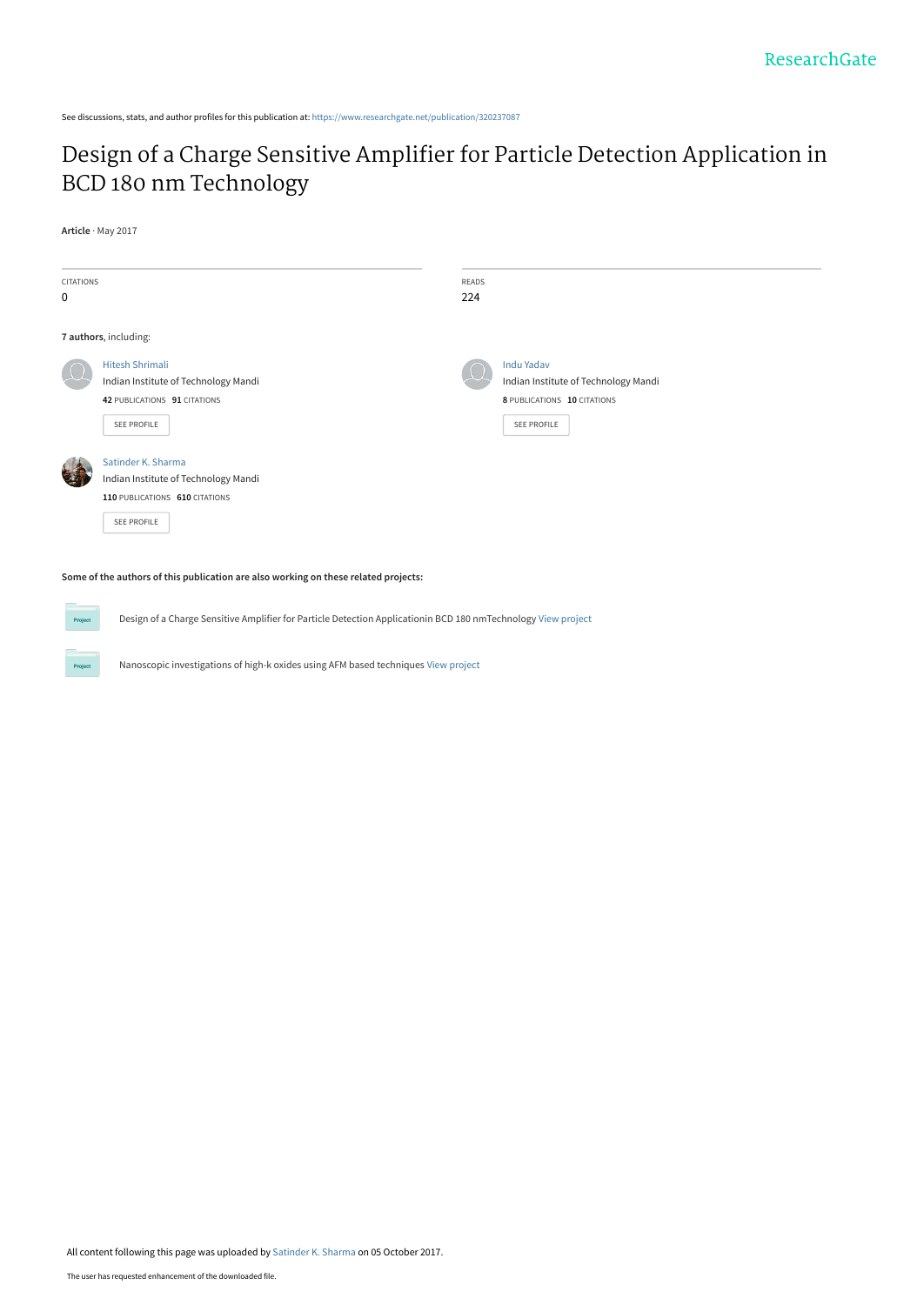Prepared for submission to JINST

19<sup>TH</sup> INTERNATIONAL WORKSHOP ON RADIATION IMAGING DETECTORS July 2-6, 2017 Krakow, Poland

# **Design of a Charge Sensitive Amplifier for Particle Detection Application in BCD 180 nm Technology**

**H.** Shrimali, $^a$  A. Joshi, $^a$  E. Ruscino, $^b$  I. Yadav,  $^{a,1}$  S. Sharma, $^a$  V. Liberali, $^c$ and A. Andreazza<sup>c</sup>

c *INFN Sezione di Milano, Italy and Università degli Studi di Milano, Via Festa del Perdono, 7, 20122 Milano, Italy*

*E-mail:* [indu\\_i@students.iitmandi.ac.in](mailto:indu_i@students.iitmandi.ac.in)

Abstract: This paper presents the design of charge sensitive amplifier (CSA) for silicon particle detection. This is the first attempt to design an analog processing circuit of the  $47 \times 6$  silicon detector matrix in BCD 180 nm technology. A unit sensor pixel is realized as a diode with a dimension of  $250 \times 50 \ \mu m^2$  and the analog front end of the sensor is confined in the sensor diode<br>itself to objects 100  $\%$  60 for a 4 single steps single anded low news and area officient folded itself to achieve 100 % fill factor. A single stage, single ended, low power and area efficient folded cascode amplifier is designed as a basic building block of the CSA. Further, an on-chip corner control circuit is designed to achieve cross-corner (process variations) functionality. The proposed corner control circuit is kept outside the sensor matrix and reduces the power consumption in the CSA. The complete CSA and the corner control circuit occupy  $65 \times 25 \mu m^2$  and  $38 \times 21 \mu m^2$  area<br>non rivel regnesively. Noise floor of the CSA within the signal hand is 201 nN/h/Hz and it tuniselly LSA. The complete CSA and the corner control criterit occupy of  $\times$  25  $\mu$ m and 38  $\times$  21  $\mu$ m area<br>per pixel respectively. Noise floor of the CSA within the signal band is 201 nV/√Hz and it typically consumes 11  $\mu$ A from a 1.8 V of supply voltage (V<sub>DD</sub>).

KEYWORDS: Analogue electronic circuits, Particle tracking detectors, Front-end electronics for detector readout.

<sup>a</sup>*School of Computing and Electrical Engineering, Indian Institute of Technology Mandi, India*

b *INFN Sezione di Genova, Italy and Università degli Studi di Genova, Via Dodecaneso, 33, 16146 Genova, Italy*

<sup>1</sup>Corresponding author.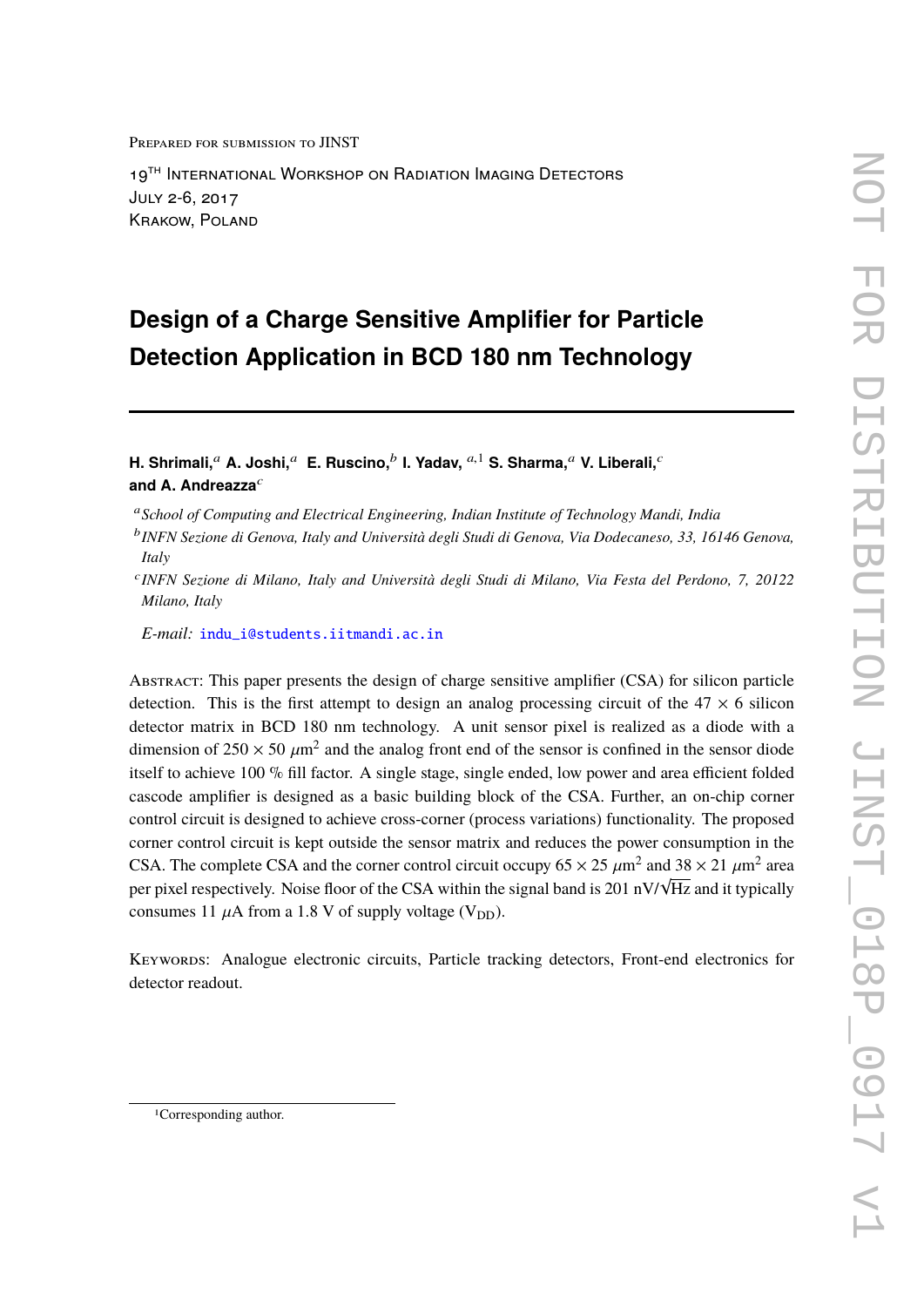### **Contents**

| $\mathbf{1}$ |                                     | <b>Introduction</b>                                                         |                |
|--------------|-------------------------------------|-----------------------------------------------------------------------------|----------------|
|              | 2 Analog signal processing circuits |                                                                             | $\overline{2}$ |
|              | 2.1                                 | Current injection circuit: simulation environment for the particle detector | $\overline{2}$ |
|              |                                     | 2.2 Charge sensitive amplifier (CSA)                                        | $\overline{3}$ |
|              |                                     | 2.3 Corner control circuit                                                  | 5              |
|              |                                     | 3 The Layout and the Simulation Results                                     | 6              |
|              |                                     | 4 Conclusion                                                                | 6              |

## <span id="page-2-0"></span>**1 Introduction**

The high voltage and high resistivity CMOS pixel detectors are gaining popularity for the large area pixel trackers of the large hadron collider (LHC) [\[1](#page-9-0)[–3\]](#page-9-1). The capacitively coupled pixel detector is a CMOS sensor whose output is captured by an analog front end and it is then coupled to a readout chip designed to operate in LHC environment through a thin dielectric layer using hybrid IC design techniques  $[4–6]$  $[4–6]$ . A three well process (Figure  $1(a)$ ) is particularly attractive for particle detectors since it is possible to obtain 100% fill factor theoretically. However, achieving 100% fill factor while maintaining signal integrity is a challenging task.

<span id="page-2-1"></span>

<span id="page-2-2"></span>**Figure 1.** (a) A triple well process where charge collection is done by deep n-well electrode and shallow n-well is used for pixel electronics, (b) simplified section of unit pixel cell and the block diagram of analog signal processing circuit.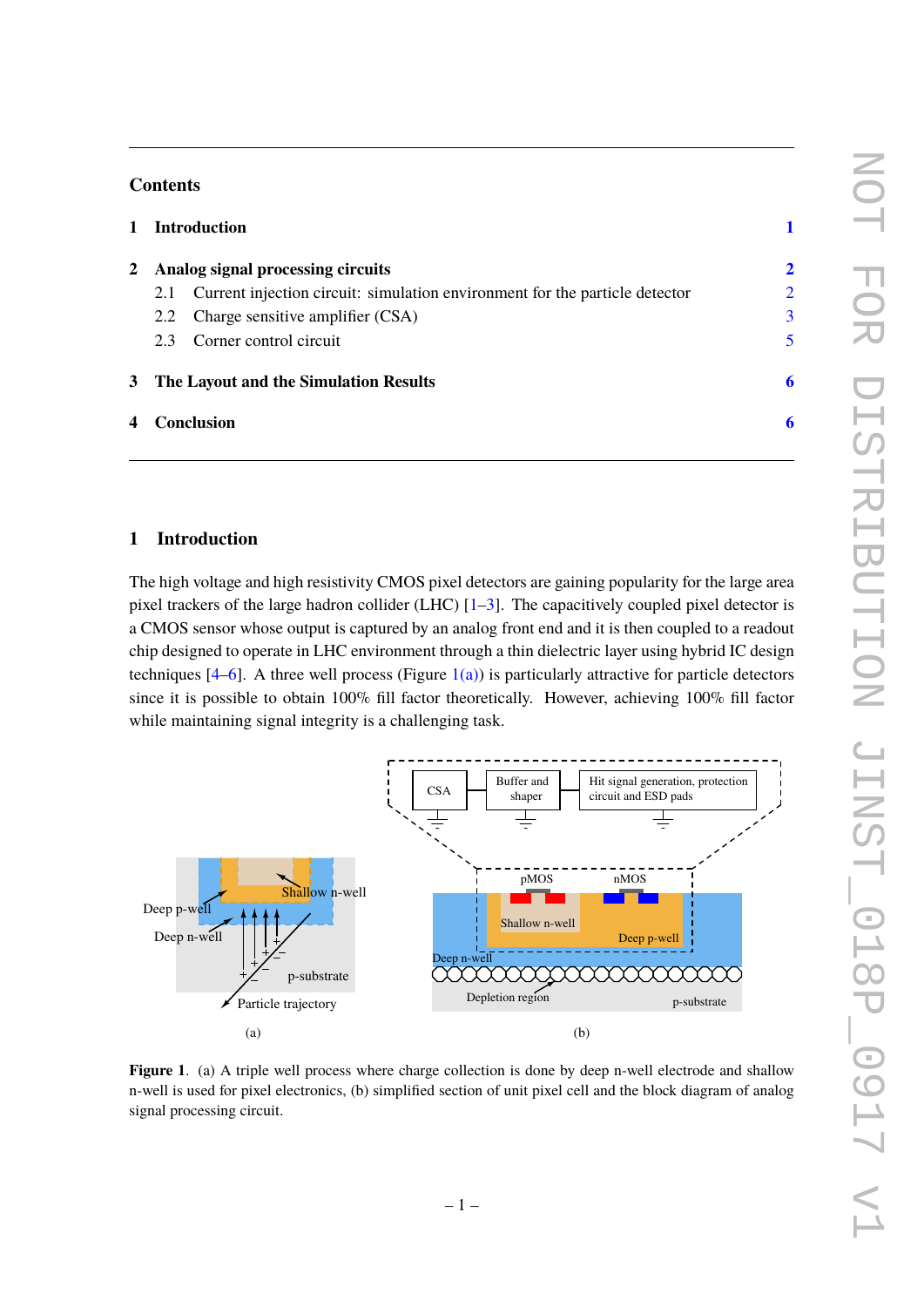Figure [1\(b\)](#page-2-2) shows the block diagram of front end analog signal processing circuit. STMicroelectronics' 180 nm BCD8 technology is a triple well process in which deep n-well acts as a collecting electrode, a shallow n-well contains the pMOS transistors of the pixel electronics [\[7,](#page-9-4) [8\]](#page-9-5) and the nMOS transistors are hosted in the deep p-well. An excursion of particle from the substrate will generate a negative voltage spike at the cathode of the pixel. This signal is AC coupled to the charge sensitive amplifier (CSA) [\[9\]](#page-9-6). Design of the CSA is critical because single ended architecture itself is prone to both process variations and signal degradation. In addition to this, current mirrors which generate the bias voltage for proper operation of the amplifier contribute the common mode noise. Increasing the size of input transistor of such an amplifier does not improve noise performance because of the bias current limitation [\[9\]](#page-9-6).

This paper presents the design of CSA of a silicon detector with 100 % fill factor. This is the first work presenting the analog front end of 47×6 pixel matrix in BCD process technology and it investigates the technique of pixel detector circuit implementation to achieve better noise performance and process reliability. The design is targeted to be compatible for hybridization with front end I4 (FE-I4) chip of ATLAS experiment [\[10,](#page-9-7) [11\]](#page-9-8). A current injection circuit is designed to simulate the sensor's operation. Further, an on-chip corner control circuit is included in the pixel matrix separately to obtain process independent functionality.

#### <span id="page-3-0"></span>**2 Analog signal processing circuits**

#### <span id="page-3-1"></span>**2.1 Current injection circuit: simulation environment for the particle detector**

The proposed simulation environment to emulate the effect of particle injection at the n-well of the sensor diode is shown in Figure  $2(a)$ . A parasitic diode between the p-substrate and the deep

<span id="page-3-2"></span>

<span id="page-3-3"></span>**Figure 2.** (a) The schematic of current injection circuit, (b) variable width injected current signal at the deep n-well of the diode.

n-well realizes the pixel sensor. This diode is connected in reverse bias condition by connecting the p-substrate to a negative potential,  $(-50 \text{ V})$ . The deep n-well is biased using a high value resistance which is connected to a positive voltage with respect to the substrate. This bias resistor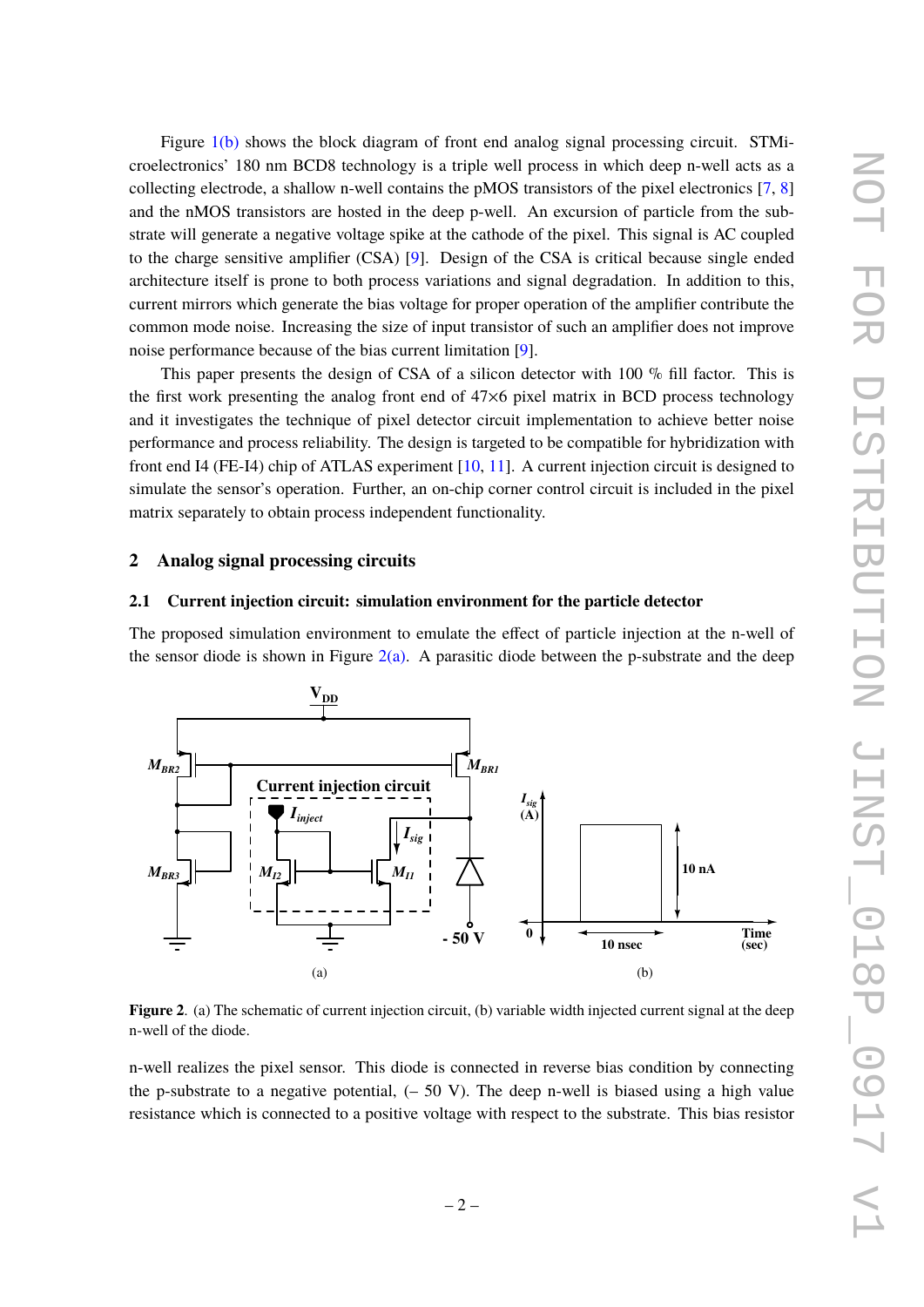is implemented using transistor  $M_{BR1}$ . The bias resistance helps to deplete larger portion of the substrate and the n-well, and also prevents the sensor signal from coupling to the supply rail. STMicroelectronics' BCD8 process technology with bipolar, CMOS and DMOS devices provides such a functionality; where high voltage sensing can be isolated from low voltage electronics [\[12\]](#page-9-9).

When a charged particle crosses the depletion region, it generates on an average 100 electronhole pairs per micrometer depleted width. Depending on the size of the depletion region, it corresponds to a signal of 1000  $e^-$  to 20000  $e^-$  [\[9\]](#page-9-6). The equivalent current can be injected at the cathode terminal of the diode using the dashed block in Figure  $2(a)$  to simulate the behaviour of sensor and measure the response of its front end electronics. The width of transistor  $M_{I2}$  is 100 times greater than the width transistor  $M_{11}$ . Therefore, a few nano Ampere current pulses can be obtained from a larger external input signal. The external current injection  $(I_{inject})$  is implemented using an off-chip pulse generator and a 1 kΩ resistor. As shown in Figure  $2(b)$ , the effect of number of electron charge generated by particle hit can be varied by varying the pulse width of external current input signal. The relation between current pulse input and the number of electrons is  $i_H \cdot t_W = n \cdot e^-$ , where,  $t_W$  is the pulse width,  $i_H$  is the pulse height,  $e^- = 1.60 \times 10^{-19}$  C is the algebra above and *n* is the number of algebras. the electron charge and *n* is the number of electrons.

#### <span id="page-4-0"></span>**2.2 Charge sensitive amplifier (CSA)**

A single stage amplifier with negative capacitive feedback is designed to function as the CSA. The CSA consists of a gain stage, a DC blocking capacitor and a DC biasing circuit. In the case of particle hit, the detected transient signal at the n-well of the sensor diode is amplified by the CSA. The CSA with DC biasing circuit is shown in Figure [3.](#page-4-1) The complete schematic of folded cascode



<span id="page-4-1"></span>**Figure 3**. The schematic of charge sensitive amplifier including the DC biasing circuit for resistive feedback.

amplifier used in the CSA is shown in Figure [4.](#page-5-0) A pMOS devices is better in terms of noise because of its relatively slow mobility compared to an nMOS transistor. Hence, the CSA is designed using a pMOS input stage. The pMOS transistors of the pixel are placed in shallow n-well to reduce the cross-talk noise.

A resistive feedback formed by the transistor  $M_F$  provides the DC bias to the input transistor [\[13,](#page-9-10) [14\]](#page-9-11). Further, the buffer circuit using of a common drain amplifier (not shown here for simplicity)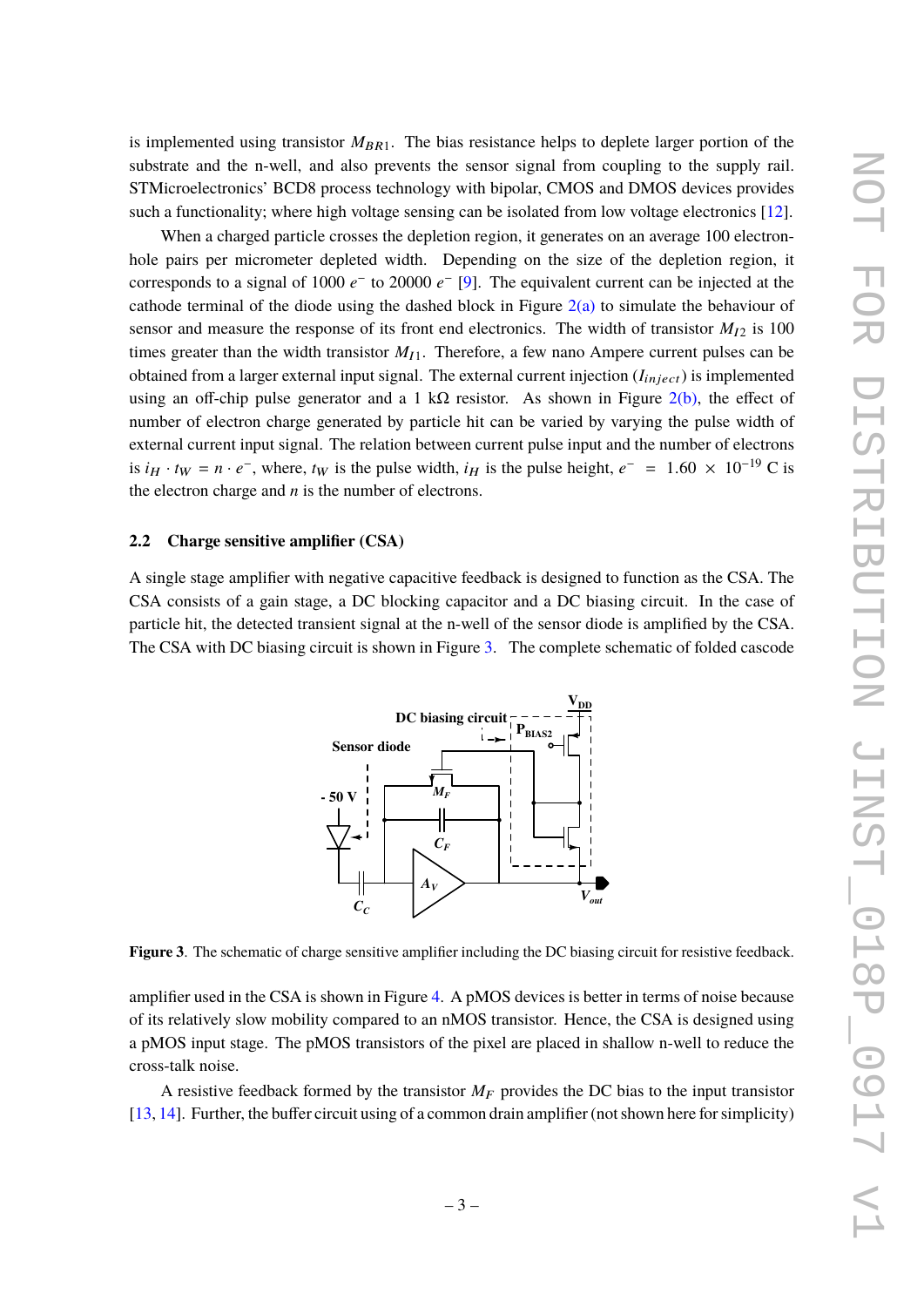

<span id="page-5-0"></span>**Figure 4**. The complete schematic of single stage single ended folded cascode amplifier used in the CSA.

is connected at the output of CSA to drive the capacitive load of 1 pF. The RC-CR circuit formed by the buffer also behaves as a low pass filter to limit the band of signal.

#### **Analysis of the CSA**

<span id="page-5-1"></span>

**Figure 5**. (a) Equivalent model of the CSA to calculate closed loop transfer function, (b) an example case study to understand the transient response of the CSA.

The output resistance of the amplifier  $(R_{OUT})$  and the resistance across the node A  $(R_A)$  are calculated as follows:

<span id="page-5-2"></span>
$$
R_{OUT} = g_{m2}r_{o2}(r_{o1}||r_{o0})||r_{o3}, \quad R_A = \frac{1}{g_{m2}}||r_{o1}||r_{o0}, \tag{2.1}
$$

where,  $g_{mi}$  and  $r_{oi}$  are the transconductance and the output resistance of  $i^{th}$  transistor.

 $C_L = C_{GD2} + C_{GD3} + C_{IBUFF}$  and  $C_A = C_{GD0} + C_{GD1} + C_{GS2}$  are the total capacitances seen at node  $V_{out}$  and *A* respectively. Moreover,  $R_{OUT} >> R_A$  and  $C_L$  is relatively larger than  $C_A$ because of the input capacitance of buffer stage ( $C_{IBUFF}$ ). Therefore, the amplifier can be reduced to a first order system with voltage gain,  $A_V(s) = \frac{-A_{dc}}{(1+s/a)}$  $\frac{-A_{dc}}{(1+s/\omega_{p1})}$ ; where,  $\omega_{p1} = \frac{1}{R_{OUT}C_L}$  is the dominant pole in the amplifier's transfer function.  $A_{dc}$  is the gain of amplifier at low frequency.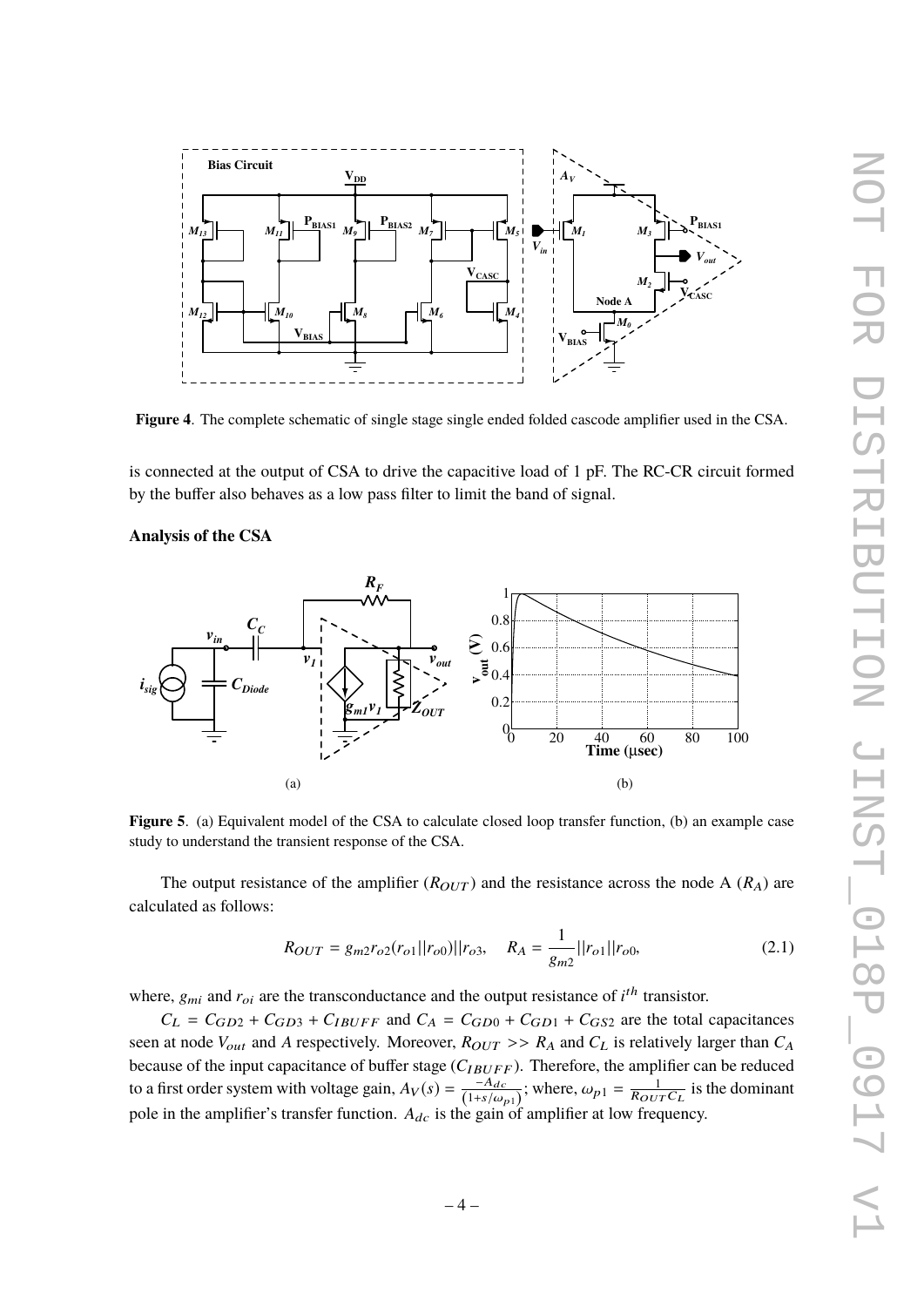The equivalent small signal model used to derive the transfer function of the CSA is shown in Figure [5\(a\).](#page-5-1) A 90 fF metal-oxide-metal (MOM) capacitor,  $C_C$  is used to filter out the DC signal from the detected transient signal. The closed loop transfer function  $(v_{out}/v_{in})$  is therefore expressed as:

$$
A_{CL}(s) = \frac{-s \cdot R_F \cdot C_C \cdot A_{dc}}{\left(1 + \frac{s}{\omega_{P1}}\right) \left(1 + s \cdot R_F \cdot C_C\right) + A_{dc}}
$$
\n(2.2)

As shown in Figure  $2(b)$ ,  $i_{sig}(t)$  can be modelled as a  $\delta(t)$  function. Hence the transient response of CSA is formulated as:

<span id="page-6-1"></span>
$$
v_{out}(t) = \frac{-C}{p_1 - p_2} \left[ e^{-p_2 t} - e^{-p_1 t} \right],\tag{2.3}
$$

where, *C* is a constant,  $p_1$  and  $p_2$  are closed loop poles. Eq. [2.3](#page-6-1) is plotted in Figure [5\(b\)](#page-5-2) as an example. The exponentially decaying response is because of the resistive feedback provided by the transistor  $M_F$ . This feedback acts as a continuous reset. It stabilizes the CSA and discharges the feedback capacitor after the amplification.

The noise performance of the CSA is an important aspect of the processing circuit unit for AC and transient analyses. Noise is a trade-off between gain, area and power consumption. The noise in CSA is worth analyzing because single ended architecture tends to contribute noise if not designed carefully. In addition to noise contribution by transistors  $M_0$ ,  $M_1$  and  $M_3$ ; common mode noise arises from the current mirrors used to generate the bias current of amplifier. Analysis reveals that the presence of finite resistance at node *A* in Figure [4](#page-5-0) is the reason behind the noise contribution from transistor  $M_0$  and current mirror  $M_{11}$ . The output noise from the current mirror transistors can be reduced by connecting a big capacitor between the gate of the current mirror transistor and the reference node [\[15\]](#page-9-12). The value of the capacitor depends on the requirement of the noise reduction. Figure  $6(a)$  shows the input referred noise of the amplifier plotted for different values of capacitance at the gate  $M_0$ . It is possible to achieve nearly 25  $\mu V_{rms}$  improvement in the noise performance by connecting a 3 pF capacitor. However, area overhead introduced by this capacitor makes this technique impractical in this scenario. So, we resort to increase the gate capacitance by increasing the width of tail current  $M_0$  and by generating bias voltage for the succeeding circuit from the current mirror  $M_{11}$ . This increases the gate-source capacitance  $(C_{GS})$  to reduce noise by decoupling it to ground. Moreover, noise reduction is achieved by increasing the length of transistors  $M_0$ ,  $M_3$ ,  $M_{11}$ and  $M_{12}$ . The increment in the channel length reduces the channel length modulation and decreases the transconductance of respective device.

#### <span id="page-6-0"></span>**2.3 Corner control circuit**

The single ended folded cascode amplifier in the CSA has a technological and architectural drawback when subjected to power and area constraints. It is difficult to achieve cross corner functionality without compromising on power budget. To overcome this drawback, we predict the circuit operation at every corner and provide a corrective measure to lift the gain at this corner. The simulations at low gain corner reveal that the current flowing through the tail current source  $(M_0$  in Figure [4\)](#page-5-0) drops severely and  $M_0$  enters into the linear region. As shown in the Figure  $6(b)$ , a separate corner control circuit is designed to enhance gain of the amplifier at process corners. The circuit is only active for a given corner and is stagnant otherwise. Working of this circuit relies on tuning the switching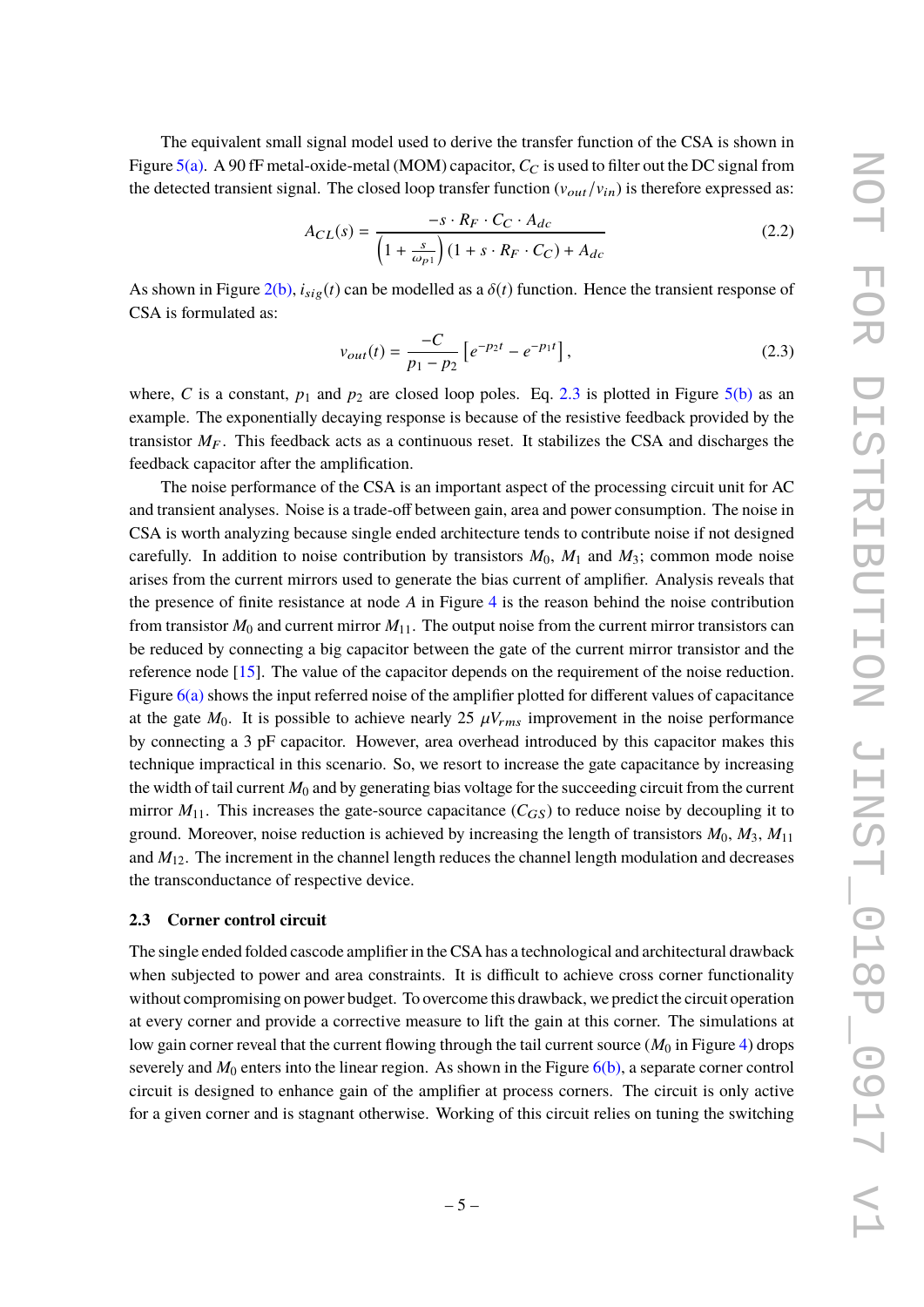threshold of back to back inverters at different corners and controlling an additional current source connected in parallel with the tail current of the CSA. While operating in a low gain corner, the controlling branch (dashed block in Figure  $6(b)$ ) generates a DC voltage ( $V_{CNTL}$ ) which is greater than the switching threshold of the inverter formed by  $M_{17}$  and  $M_{18}$ . This turns on the switch to connect the current source  $(I_{CNTL})$  at node A in Figure [4.](#page-5-0)  $V_{CNTL}$  is less than the switching threshold of the inverter in other corners and hence no current flows through  $M_{23}$ . The corner control circuit consumes 4.6  $\mu$ A when idle and 23.8  $\mu$ A when active. It can be noted that without this circuit, 20  $\mu$ A current source would have been required to achieve cross corner functionality.

<span id="page-7-2"></span>

<span id="page-7-3"></span>**Figure 6.** (a) Input referred noise of the CSA for different values of the gate capacitance of  $M_0$ , (b) the schematic of corner tuning circuit used to obtain cross-corner functionality.

#### <span id="page-7-0"></span>**3 The Layout and the Simulation Results**

The complete chip contains 282 sensor pixels, 12 current injection circuits and 147 control circuts and is designed in a BCD 180 nm technology. The area of sensor diode is  $250 \times 50 \mu m^2$ . However, the givel diode is designed with the area of  $271.72 \times 54.25 \mu m^2$  considering the scaling fector of the pixel diode is designed with the area of  $271.73 \times 54.35 \mu m^2$  considering the scaling factor of 0.02 of STM investor the scaling factor of 0.92 of STMicroelectronics' technology [\[12\]](#page-9-9). The CSA occupies  $65 \times 25 \mu m^2$  of the diode. The layout of CSA is shown in Fig [7\(a\).](#page-8-0) Fig [7\(b\)](#page-8-1) shows the layout of the complete chip. The area of the complete chip is  $3317 \times 4398 \mu m^2$ .<br>Figure 8(a) shows the AG asset

Figure [8\(a\)](#page-8-2) shows the AC response of CSA. The effect of zero frequency (because of AC coupling) in the circuit is visible from the Figure  $8(a)$ . Noise performance of the amplifier is plotted coupling) in the cheat is visible from the Figure  $\delta(a)$ . Tooke performance of the amplifier is protted<br>in Figure [8\(b\).](#page-8-3) The CSA has thermal noise floor of 201 nV/ $\sqrt{Hz}$  and the input referred noise is 168  $\mu$ V<sub>rms</sub> in the signal band of 225 kHz to 1.225 MHz. The transient response of CSA is shown in Figure [9.](#page-8-4) A current pulse with amplitude of 30 nA and width of 30 ns ( 5617 electrons) is injected into the sensor diode. The inset in Figure [9](#page-8-4) shows the negative voltage spike generated at the deep n-well of the sensor. As explained in Section [2.2,](#page-4-0) the output of CSA achieves a peak of 1.62 V and decreases thereafter because of the feedback action.

#### <span id="page-7-1"></span>**4 Conclusion**

The pixel array is designed compatible with front end I4 (FE-I4) chip of ATLAS experiment. Maximum fill factor is achieved by hosting the front end analog circuitry into the diode sensor area.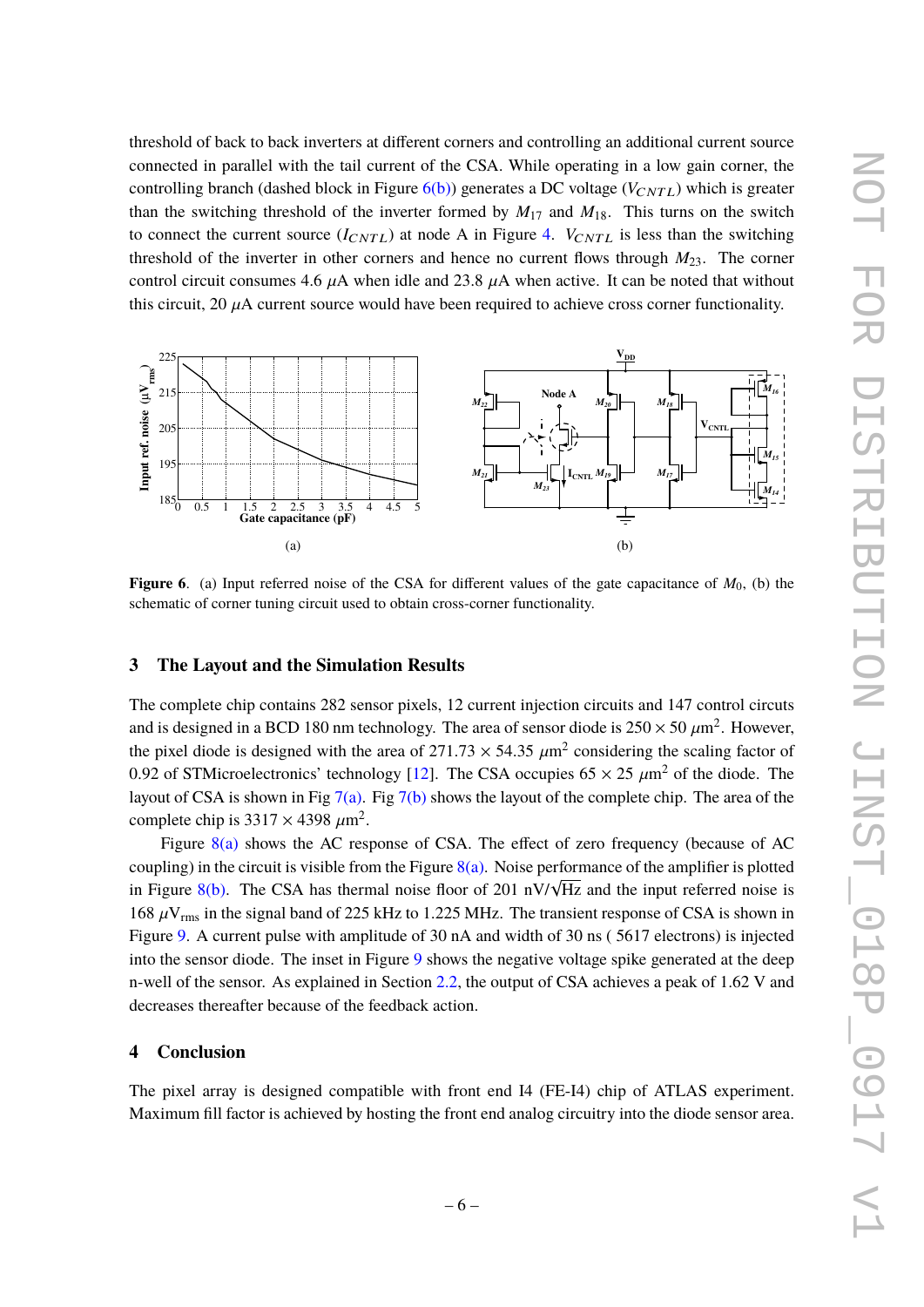<span id="page-8-0"></span>

<span id="page-8-1"></span>**Figure 7**. (a) Layout of the CSA, (b) layout of the complete chip showing pixel arrangement and ESD pads.

<span id="page-8-2"></span>

**Figure 8**. (a) Magnitude and phase response of the designed CSA, (b) input referred noise of the CSA.

<span id="page-8-3"></span>

<span id="page-8-4"></span>**Figure 9.** Transient response of the CSA when current pulse with amplitude of 30 nA and width of 30 nsec is injected into the sensor diode.

The simulation environment consists of a current injection circuit to emulate the effect of particle injection. The single stage, single ended folded cascode amplifier is used as the core of CSA. The on-chip corner control circuit shows the process independent performance. The proposed corner control circuit occupies only  $38 \times 21 \ \mu \text{m}^2$  area and reduces current consumption in the CSA from 30  $\mu$ A to 15.6  $\mu$ A per pixel.